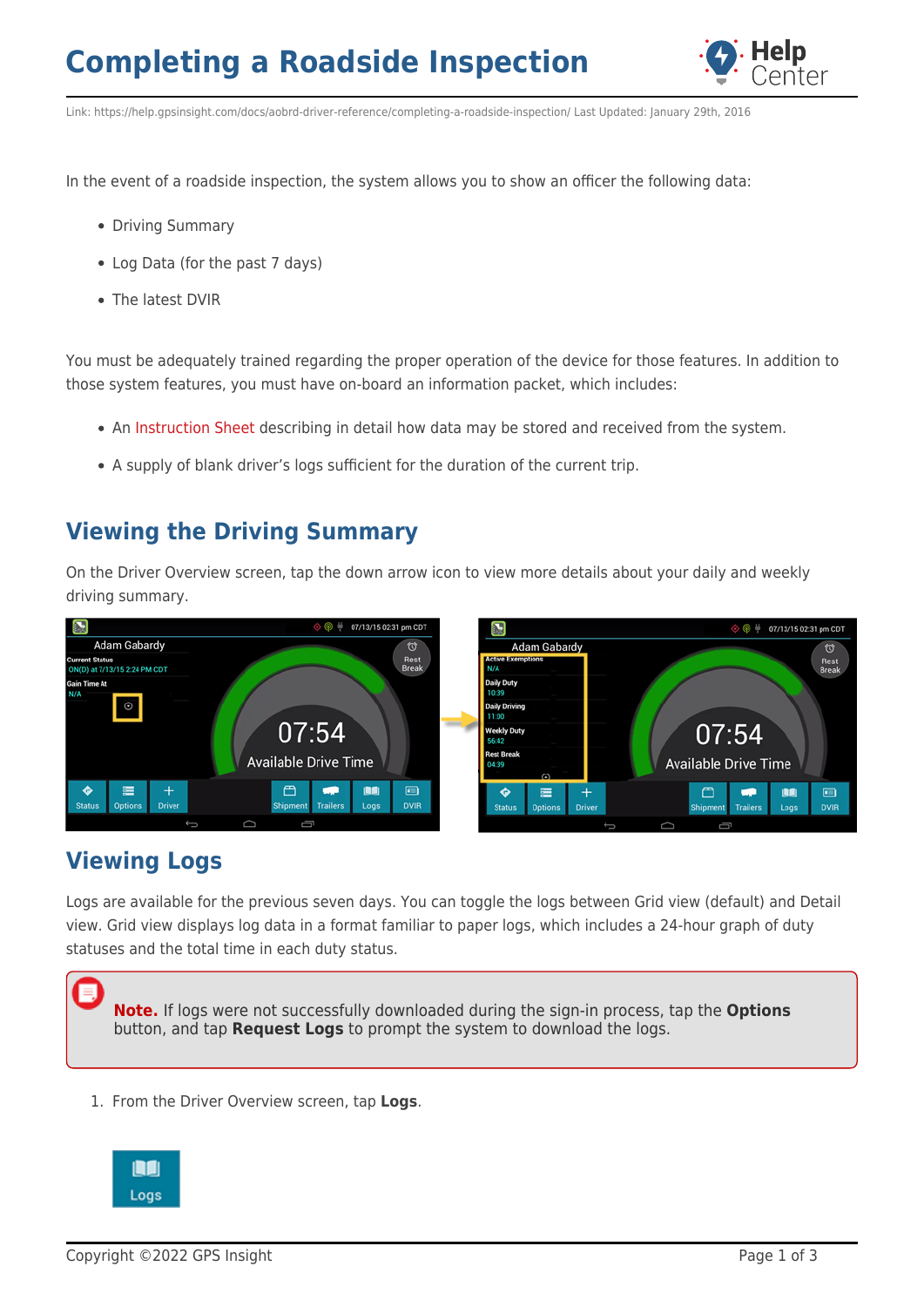# **Completing a Roadside Inspection**



Link: https://help.gpsinsight.com/docs/aobrd-driver-reference/completing-a-roadside-inspection/ Last Updated: January 29th, 2016

The log graph appears.



1. To view the Detail view, tap **Log**.



The details for each log event appear in line format, including duty status changes, claimed exemptions, or other remarks. You can also view a summary of your current assets, mileage, driving time, names of co-driver(s), vehicle and trailer IDs, and shipment info.



- 1. Swipe or scroll through the list as needed (e.g., in the event of a roadside inspection). You can tap Office to view your main office information if needed.
- 2. Tap **Home** when finished viewing the log.

### **Viewing the DVIR**

The latest Driver Vehicle Inspection Report is always available to view from the in-cab system.

**Note.** If logs were not successfully downloaded during the sign-in process, or if you think there